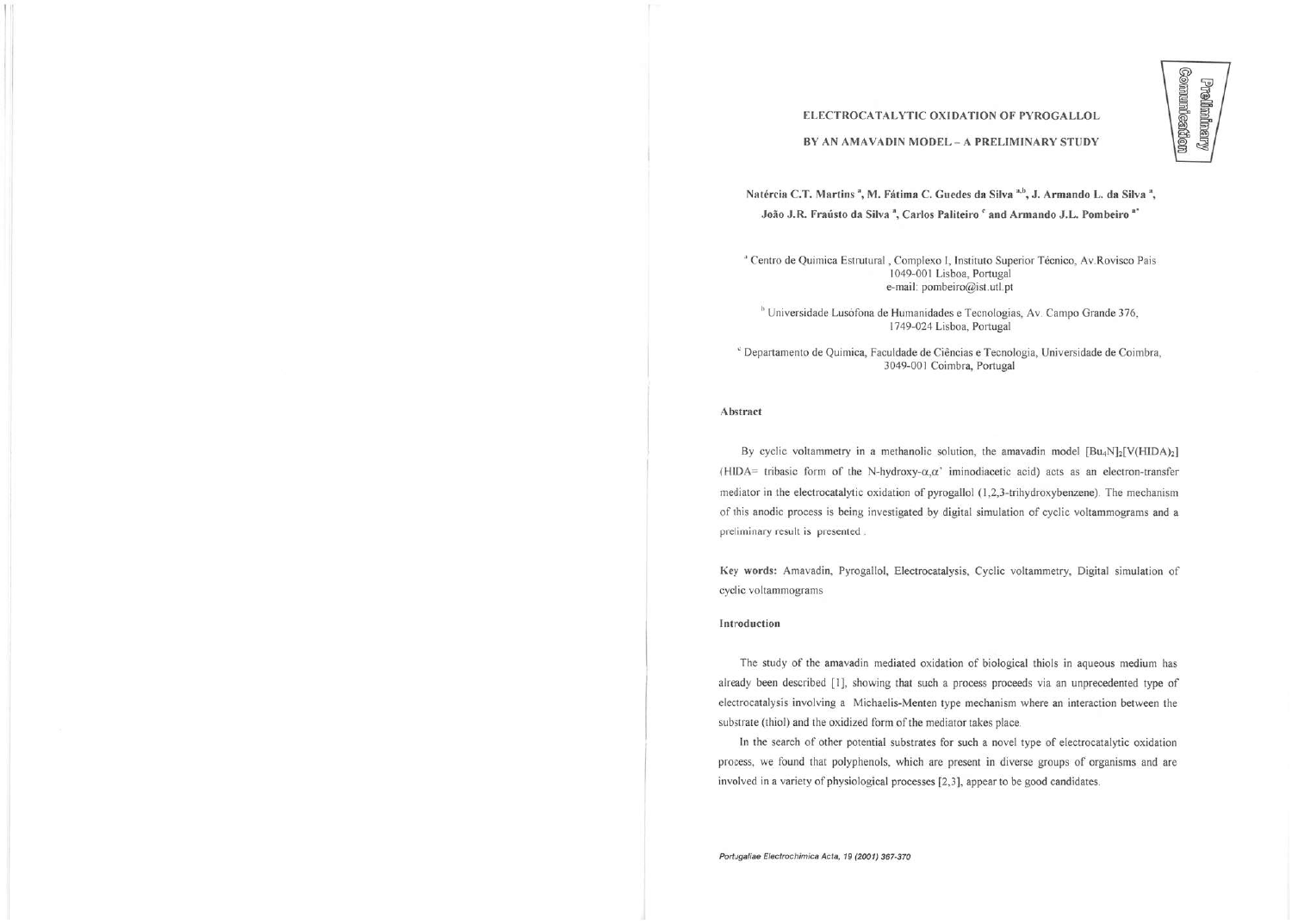The results presented herein concern pyrogallol, *i.e.* 1,2,3-trihydroxybenzene, that is known to be a substrate for some enzymes which catalyse its oxidation [4,5], and were obtained from cyclic voltammetric and controlled potential electrolysis experiments.

# Results and discussion

By cyclic voltammetry in a 0.2 mol dm<sup>-3</sup> [NB<sub>U<sub>4</sub>][BF<sub>4</sub>] methanolic solution and at a platinum</sub> disc ( $\phi$  = 0.5 mm) working electrode,  $[Bu_4N]_2[V(HIDA)_2]$  undergoes a single-electron reversible oxidation at  $E^{\circ} = 0.41V$  *vs.* SCE, corresponding to the  $V^V \leftrightarrow V^V$  interconversion. This vanadium system is involved in the electrocatalytic oxidation of pyrogallol which, in the absence of the vanadium system, presents an anodic process at a considerably higher oxidation potential value (Ep<sup>ox</sup> = 0.72 V). The cyclic voltammetric study has been performed for different values of scan rate and substrate concentrations.

The catalytic nature of the anodic wave of the vanadium complex, in the presence of pyrogallol, is accounted for by the enhancement of the anodic peak current upon addition of increasing amounts of the phenol derivative (Fig 1, as indicated by the different values of the excess factor y defined as the ratio between the pyrogallol and the vanadium complex concentration).



Fig 1. Cyclic voltammograms for the  $[V(HIDA)_2]^*$  complex  $(c = 0.41 \text{mM})$  in the absence (solid line) and in the presence of pyrogallol (symbols), in 0.2 M [NBu<sub>1</sub>][BF<sub>1</sub>]/ CH<sub>3</sub>OH, at a platinum disc working electrode  $(\phi = 0.5 \text{mm})$  for a scan rate of  $1 \text{ V s}^{-1}$ .  $\gamma$  values of 4.3 (O); 8.3 (+); 10.5 ( $\circ$ ) and 13.3 ( $\bullet$ ).

However, the overall process cannot be described by means of a classical redox catalysis mechanism In fact, a saturation effect of the catalytic activity with both the increase of the substrate concentration and the decrease of the scan rate and was observed. The former observation is illustrated in Figure 2, in which  $\mathbf{i}_0$  and  $\mathbf{i}_c$  represent the anodic peak current of the mediator before and after the addition of pyrogallol, respectively

hi addition, a catalytic process simply involving a progressive quenching of the mediator by formation of a stable product with the oxidized substrate could not be considered because it would not explain the preservation of the reversible character of the wave upon increasing the substrate concentration (Fig. 1).



Fig 2. Plot of experimental (symbol) and simulated (line) normalised peak current  $(i_c \text{-} i_o)/i_o$  *vs.* the pyrogallol concentration. Concentration of the vanadium complex,  $c = 0.41$  mM. Scan rate of 0.2 Vs<sup>-1</sup>

These results led us to consider a more complex mechanism which is being investigated by digital simulation of the cyclic voltammograms . It involves the formation of an adduct between the  $V<sup>1</sup>$  species and pyrogallol, similar to a Michaelis-Menten type kinetics (scheme, reactions 1 and 2), followed by dissociation of the adduct to give a reactive radical which then i) oxidizes the mediator, thus accounting for the experimentally observed reversible character of its catalytic wave and for Ihe saturation of its catalytic activity for low scan rates, or ii) undergoes **H"** loss followed by coupling.